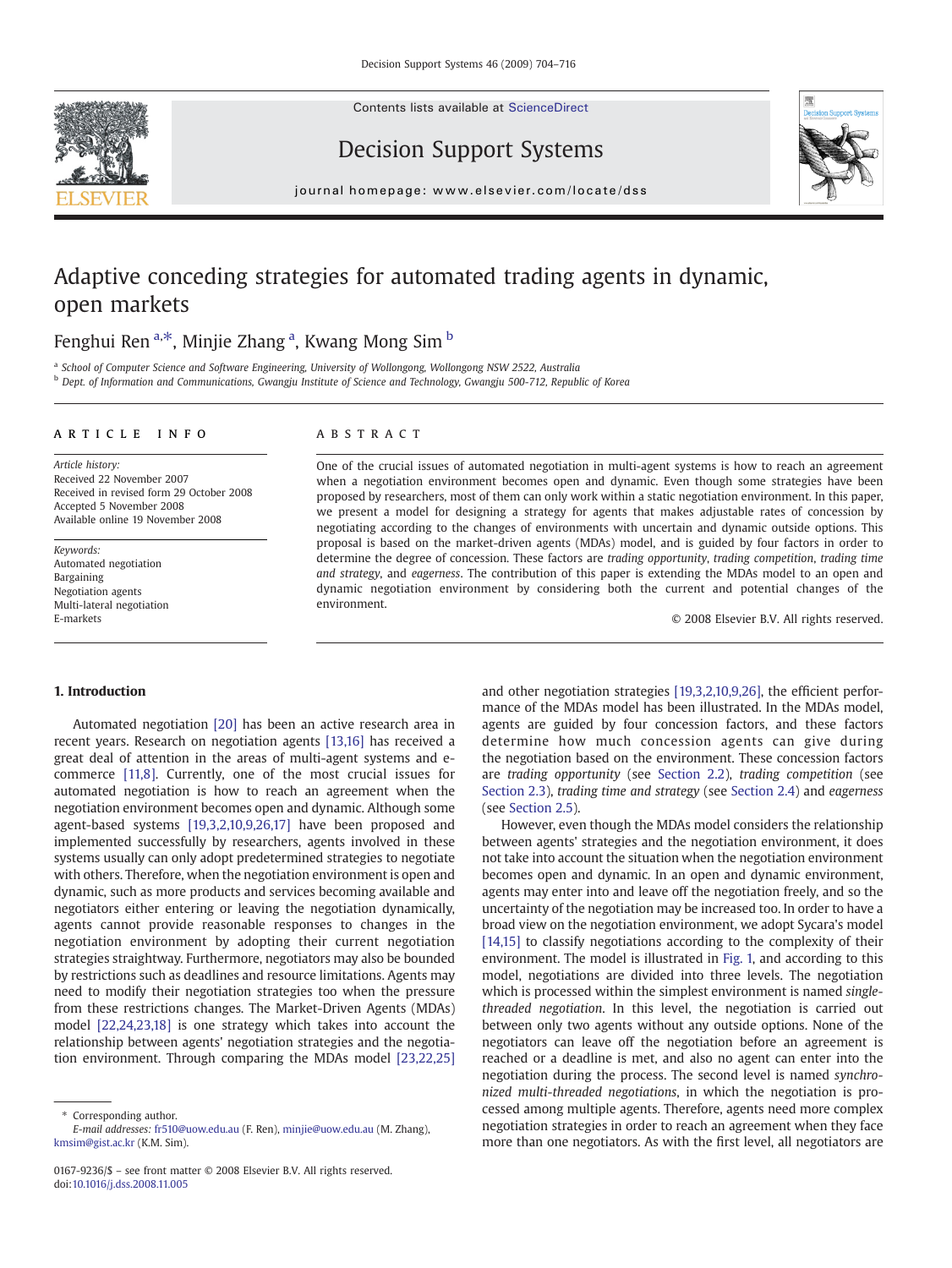<span id="page-1-0"></span>

Fig. 1. A nested view of general negotiation models [\[14\].](#page--1-0)

still not allowed to leave off and enter into the negotiation freely. Therefore, in this level, agents make any decision in the negotiation based on the current negotiation environment only. The third level is named dynamic multi-threaded negotiations. In this level, all negotiators can leave and enter the negotiation dynamically. Therefore, agents should think about not only the current situation but also possible changes to the negotiation environment. According to the classification, in the current stage, the MDAs model can work well on the first two levels, but cannot handle negotiation on the third level. In order to address this issue, in this paper, we propose to extend the MDAs model to third level negotiation by considering the uncertain and dynamic outside options.

The rest of this paper is organized as follows. In Section 2, the principle of the MDAs model is introduced briefly. [Section 3](#page--1-0) introduces the proposed mechanisms to extend the MDAs model. [Section 4](#page--1-0) illustrates the experimental results. [Section 5](#page--1-0) discusses related works. [Section 6](#page--1-0) concludes this paper and outlines our future work.

### 2. A model for market-driven agents

In this section, the principle of the MDAs model [\[24\]](#page--1-0) is recalled briefly and in particular all four concession factors in MDA are also recapped. Finally, we discuss the limitations of the MDAs model in order to highlight the motivation of this paper.

#### 2.1. Principle of MDAs model

In order to make reasonable negotiation strategies according to the negotiation environment, agents may need to modify the spread k that is defined as the difference between an agent's proposal and the counterproposal of its trading partner. For example, if the price of a car is \$10,000, and the buyer would only like to pay \$9000, then the spread k for both seller and buyer is \$1000. In general, when k is large, the probability that agents may complete the negotiation will be decreased, and conversely when  $k$  is small, the probability will be increased. Therefore, by modifying the spread k, agents can maintain the benefits gained from their partners and increase the likelihood of completing the negotiation. Let  $k'$  denote the spread in the next negotiation round, then  $k'$  is determined by assessing current negotiation situation as follows:

$$
k'=O(n,\omega_i,\nu)C(m,n)T(t,t',\tau,\lambda)E(\varepsilon)k
$$
\n(1)

where  $O(n, w_i, v)$  is the factor for trading opportunity that determines the amount of concession according to agents' expectations about the negotiation, the number of partners and their partners' offers (see Section 2.2); and  $C(m, n)$  is the factor for trading competition, which is determined by the probability that an agent is ranked as the most preferred trader by at least one of its partners (see [Section 2.3](#page--1-0));  $T(t, t', t')$  $(\tau, \lambda)$  is the factor for trading time and strategy that determines agents'

rates on concession by considering time constraints (see [Section 2.4\)](#page--1-0);  $E(\varepsilon)$  is the factor for eagerness that determines the amount of concession by considering agents' eagerness to finish the negotiation (see [Section 2.5](#page--1-0)). The Formula (1) assumes that all concession factors are independent (see our previous papers [\[22,24,23,18\]](#page--1-0) for detailed explanation of this formula). In the following subsections, each of these concession factors will be discussed in detail, respectively.

#### 2.2. Trading opportunity

In MDAs, the following factors are considered in order to determine the trading opportunity:

- the number of partners *n*:
- the spread k between an agent and its partners; and
- the probability p of completing the negotiation.

Let  $p$  and  $p'$  present the probabilities of an agent completing the negotiation in the current and next negotiation round, respectively. Let  $k$  and  $k'$  be values of the current and next spreads, respectively. If the distance between  $p$  and  $p'$  is large, in order to keep a reasonable probability of finishing the negotiation, agents may increase the distance between  $k$  and  $k'$ . By contrast, if the distance between  $p$  and  $p'$  is small, agents may decrease the distance between  $k$  and  $k'$  in order to maintain their benefits. The relationship between these four factors is represented as follows:

$$
k' = \frac{p}{p'} \times k \tag{2}
$$

Suppose in a negotiation round, agent  $B_1$ 's last offer is represented as a utility vector  $v=(v_b, v_s)$  and its partner  $S_1$ 's offer is a utility vector  $\omega$ = ( $\omega_b$ ,  $\omega_s$ ).  $B_1$ 's last offer generates a payoff of  $v_b$  for itself and  $v_s$  for S<sub>1</sub>; and S<sub>1</sub>'s offer generates a payoff of  $\omega_s$  for itself and  $\omega_b$  for B<sub>1</sub>. Let  $c_b$ denote the worst possible utility (*conflict utility*) for  $B_1$ . If the subjective probability of  $B_1$  obtaining  $c_b$  is  $p_c$ , we have:

$$
[(1-p_c)v_b + p_c c_b] \le \omega_b \tag{3}
$$

According to Eq. (3), the highest conflict probability that  $B_1$  may encounter is the maximum value of  $p_c$  as follows:

$$
p_c = \frac{\upsilon_b - \omega_b}{\upsilon_b - c_b} = \frac{k}{\upsilon_b - c_b} \tag{4}
$$

Consequently, the aggregated conflict probability that  $B_1$  may encounter by considering all partners is:

$$
P_c = \prod_{i=1}^{n} p_i = \prod_{i=1}^{n} \frac{k_i}{v_b - c_b} = \frac{\prod_{i=1}^{n} (v_b - c_i)}{(v_b - c_b)^n}
$$
(5)